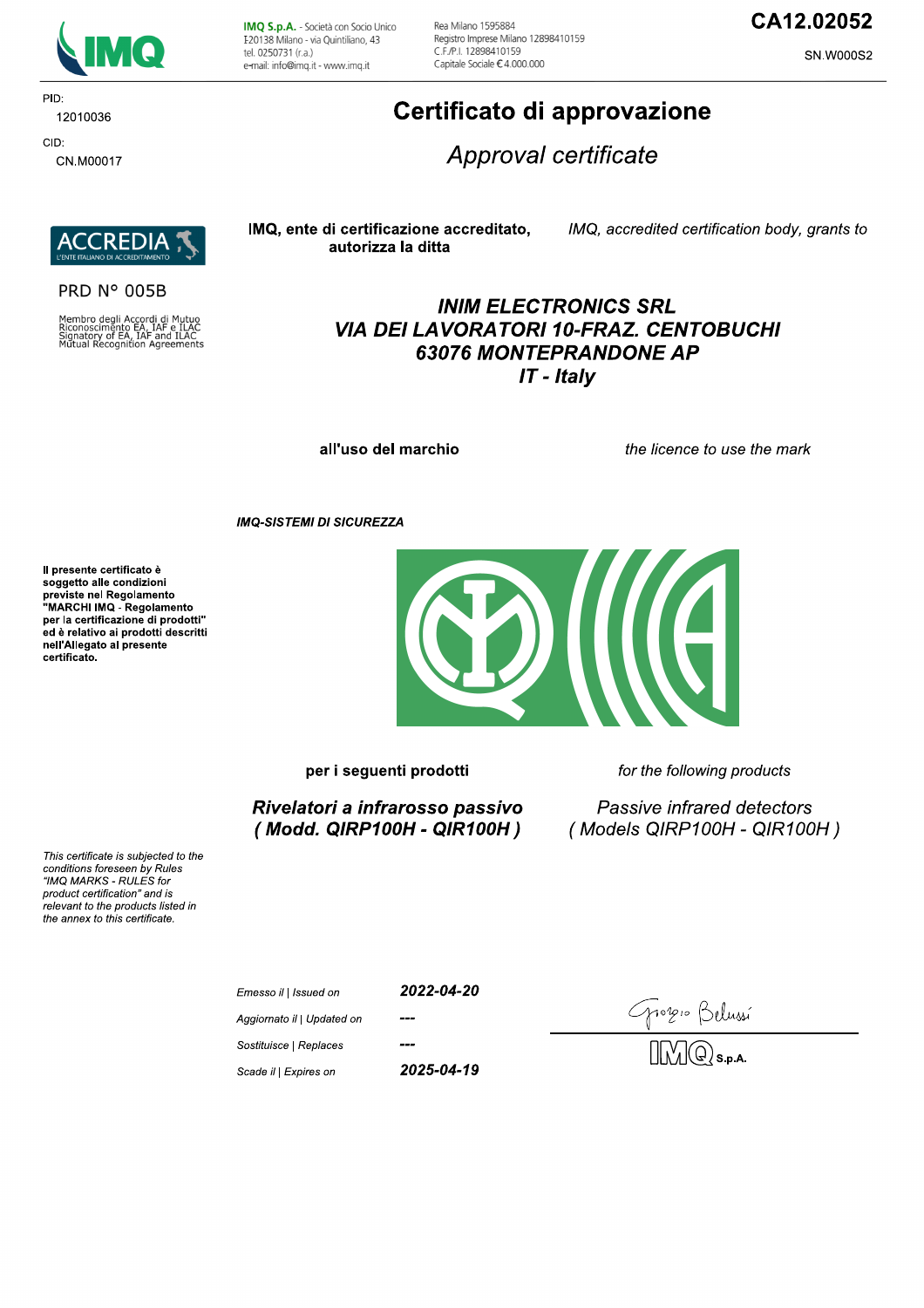| Ō.<br>۰ |
|---------|
|---------|

IMQ S.p.A. - Società con Socio Unico I 20138 Milano - via Quintiliano, 43 tel. 0250731 (r.a.) e-mail: info@img.it - www.img.it

Rea Milano 1595884 Registro Imprese Milano 12898410159 C.F./P.I. 12898410159 Capitale Sociale €4.000.000

# CA12.02052

**SN.W000S2** 

Allegato - Certificato di approvazione **Annex - Approval certificate** 

Emesso il | Issued on 2022-04-20 Aggiornato il | Updated on Sostituisce | Replaces Scade il / Expires on 2025-04-19

**Prodotto | Product** 

# Rivelatori a infrarosso passivo **Passive infrared detectors**

| <b>Concessionario   Licence Holder</b> |  |
|----------------------------------------|--|
|                                        |  |

**INIM ELECTRONICS SRL VIA DEI LAVORATORI 10-FRAZ. CENTOBUCHI** 63076 MONTEPRANDONE AP IT - Italy





IMQ-SISTEMI DI<br>SICUREZZA

|                |           |       |                                                                                     | $\sim$ ma                     |    |                                                                                     |  |  |
|----------------|-----------|-------|-------------------------------------------------------------------------------------|-------------------------------|----|-------------------------------------------------------------------------------------|--|--|
|                |           |       |                                                                                     | Costruito a   Manufactured at |    |                                                                                     |  |  |
| PI.M0002T      | C05877577 | 63076 | <b>MONTEPRANDONE</b>                                                                |                               | AP | Italv                                                                               |  |  |
| copro olongoti |           |       | Copia del presente certificato deve essere conservata presso i luoghi di produzione |                               |    | Copy of this certificate must be available at the manufacturing places listed above |  |  |

Norme / Specifiche tecniche

Prodotto/i conforme/i alle Norme/Specifiche tecniche:

EN 50131-2-2:2017 EN 50130-5:2011 EN 50131-1:2006+ A1:2009 + A2:2017 + A3:2020 EN 50130-4:2011 + A1:2014 EN 61000-6-3:2007 + A1:2011

#### **Standards / Technical specifications**

Product/s complying to Standards/Technical specifications:

EN 50131-2-2:2017 EN 50130-5:2011 EN 50131-1:2006+ A1:2009 + A2:2017 + A3:2020 EN 50130-4:2011 + A1:2014 EN 61000-6-3:2007 + A1:2011

### **Rapporti | Test Reports**

SS20-0055654-01

sopra elencati

### **Caratteristiche tecniche | Technical characteristics**

### Articoli (con dettagli) | Articles (with details)

AR W004FI

Marca | Trade mark INIM Modello | Model QIR100H Sensore piroelettrico | Pyro sensor NICERA SFG323-611

AR.W004EJ

Marca | Trade mark INIM Modello | Model QIRP100H Sensore piroelettrico | Pyro sensor NICERA SFG323-611

### Ulteriori informazioni | Additional Information